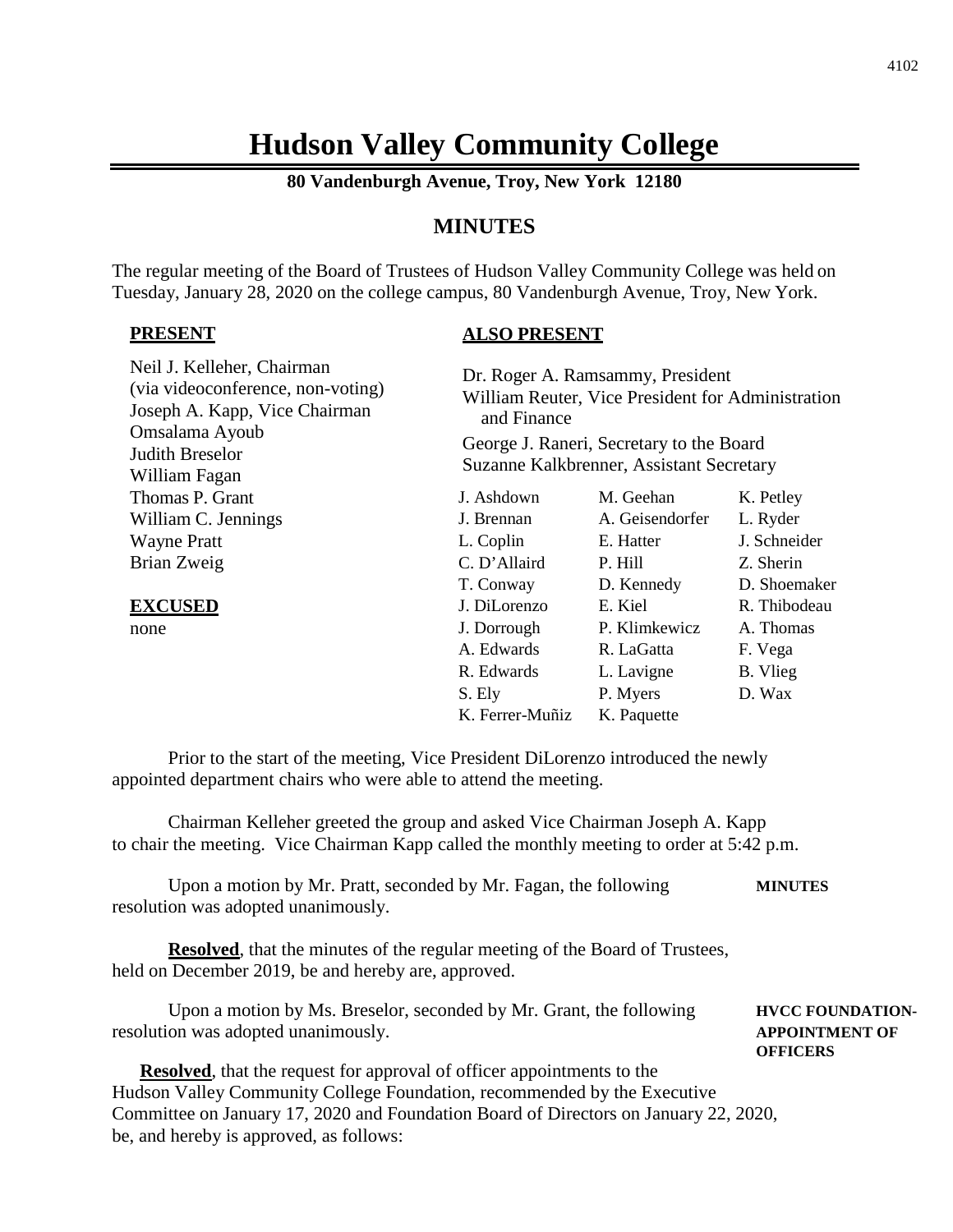A. The Foundation Board of Directors recommends the following slate of officers for a term from February 1, 2020 to January 31, 2021:

> Frank Sarratori, Chairperson Mark Mitchell '74, Vice Chairperson Kelly Klopfer, Vice Chairperson Charles "Chat" Robinson, Treasurer Anthony Carnevale'85, Secretary Regina Scarano LaGatta'73, Executive Director

Upon a motion by Dr. Jennings, seconded by Mr. Fagan, the following **PROFESSIONAL** resolution was adopted unanimously. **TITLES &**

# **JOB DESCRIPTIONS**

**Resolved**, that the request for approval of professional job titles for six titles to be added and twelve titles to be updated on the SUNY Community College Title list, be, and hereby is, approved. The resolution shall read as follows:

**WHEREAS**, the Administration of Hudson Valley Community College has determined the need to update the SUNY Community College Title Report; and

**WHEREAS**, many of the existing titles in the SUNY Community College Title Report require reclassification and classification; and

**WHEREAS**, these title classifications and reclassifications result in updates to and creation of job descriptions; and

**WHEREAS**, it is necessary for the Hudson Valley Community College Board of Trustees to approve these title classifications and reclassifications for the SUNY Community College Title Report along with the changes to and creation of job descriptions; and

**WHEREAS**, both title classifications and reclassifications along with changes to and creation of job descriptions will be forwarded to SUNY for updates to the SUNY Community College Title Report; and

**WHEREAS**, approval of professional titles must be granted by the SUNY Chancellor, according to section 35(i) of the Civil Service Law and Section 6306(2) of the Education Law; now, therefore, be it

**RESOLVED**, the College's Board of Trustees approves these title classifications and reclassifications to the SUNY Community College Title Report along with changes to and creation of job descriptions; and, be it further

**RESOLVED**, that certified copies of this Resolution be forwarded to SUNY Universitywide Human Resources for updating the SUNY Community College Title Report.

# **HUDSON VALLEY COMMUNITY COLLEGE**

# **PROFESSIONAL TITLES**

| <b>Existing SUNY Community College</b><br><b>Title Report</b>  | <b>Reclassify to:</b>                          |
|----------------------------------------------------------------|------------------------------------------------|
| Assistant to the Registrar                                     | Associate Registrar                            |
| <b>Associate for Financial Analysis</b>                        | <b>Financial Analyst</b>                       |
| <b>Budget Analyst</b>                                          | Director of Budget                             |
| Director of Evening Extension Program                          | Director of Community & Professional Education |
| <b>Coordinator of Computer Operations</b>                      | Procurement & Licensing Coordinator            |
| <b>Coordinator of Services for Disabled</b><br><b>Students</b> | <b>Coordinator of Accessibility</b>            |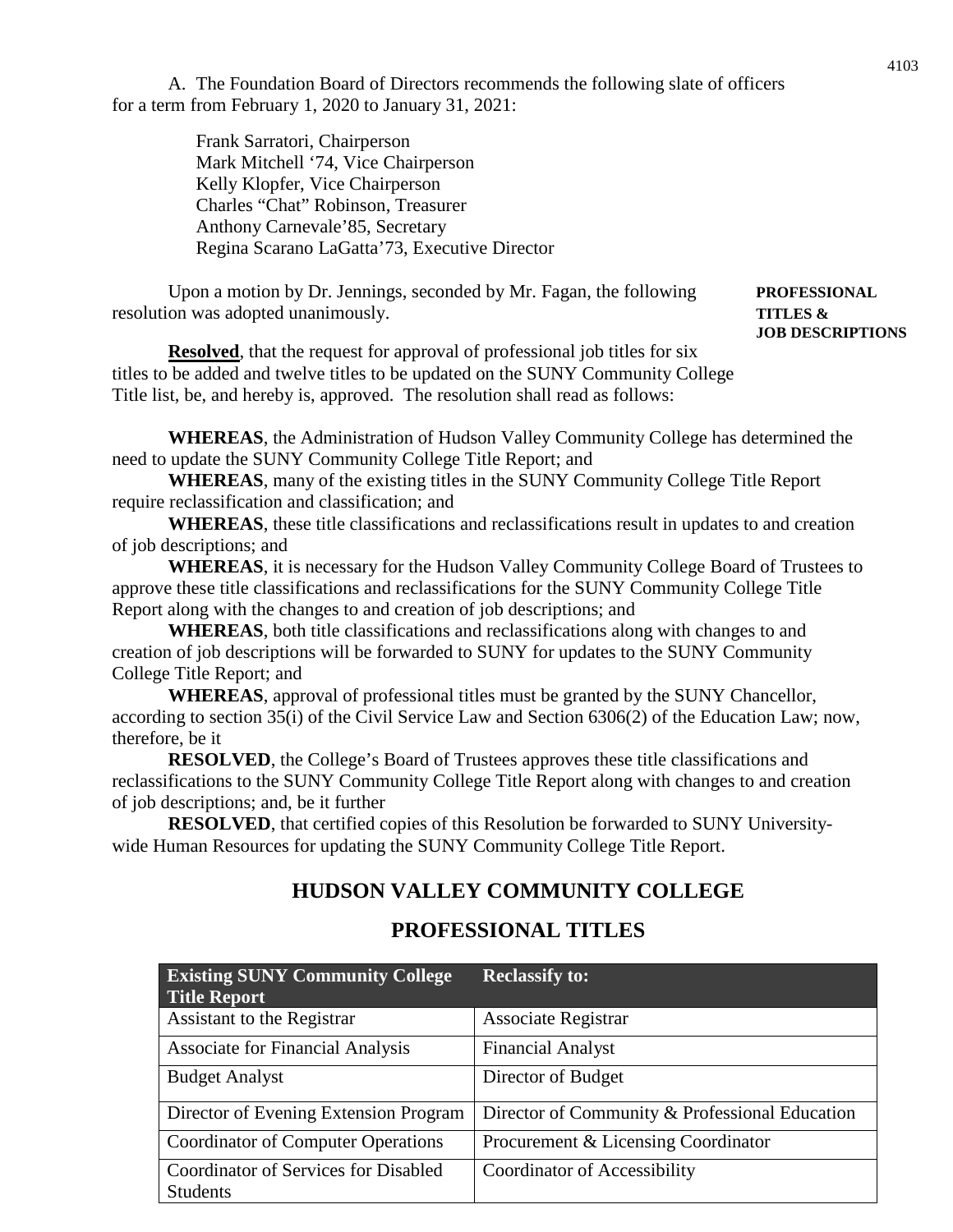| Data Communications Technician               | Data and Voice Communications Technician            |
|----------------------------------------------|-----------------------------------------------------|
| Director of Continuing Education             | Associate Dean of Community and                     |
|                                              | <b>Educational Partnerships</b>                     |
| Director of Student Services                 | Director of Student Life                            |
| <b>Systems Engineer</b>                      | Systems & Network Specialist                        |
| <b>Technical Assistant Chemistry</b>         | Technical Assistant Biology, Chemistry & Physics    |
| <b>Technical Assistant Tutorial Services</b> | <b>Technical Assistant Learning Resource Center</b> |
| New Titles/Classify                          |                                                     |
| <b>Associate Dean of External</b>            |                                                     |
| <b>Academic Affairs</b>                      |                                                     |
| Director of Enterprise Operations            |                                                     |
| Director of Retention and Student            |                                                     |
| <b>Outreach Services</b>                     |                                                     |
| <b>Operations Manager – Physical Plant</b>   |                                                     |
| <b>Research Analyst</b>                      |                                                     |
| Senior Classroom Technologist                |                                                     |

Upon unanimous motion and vote, the following resolution was adopted. **RESOLUTION OF**

Resolved, that the request for approval of a Resolution of Appreciation to- **TO** Richard L. Edwards, Director of Physical Plant, in recognition of his exemplary **RICHARD L. EDWARDS** and dedicated service to Hudson Valley Community College, be and hereby is, approved. The resolution shall read as follows:

**APPRECIATION**

# **RESOLUTION OF APPRECIATION TO RICHARD L. EDWARDS**

**WHEREAS,** Richard L. Edwards, a graduate of the Class of 1980, was hired as Director of Physical Plant in August 2013, and

**WHEREAS,** Richard L. Edwards, a registered professional engineer, brought his expertise to the college, garnered during a distinguished career as a Colonel in the Air Force and the Air National Guard where his service included deployment to Iraq as the commander of the Civil Engineering Squad of the 109<sup>th</sup> Airlift Wing of Stratton Air National Guard and postings as Readiness Division Chief and Asset Management Division Chief at the Air National Guard Bureau at Joint Base Andrews-Naval Air Facility in Maryland, and

**WHEREAS,** during the course of his service, Richard L. Edwards earned Four Meritorious Service Medals; Two Air Force Commendation Medals; Army Achievement Medal; Two National Defense Service Medals; Iraq Campaign Ribbon; Global War on Terrorism Service Medal; Air Force Expeditionary Service Ribbon with Gold Border (War Zone); and

**WHEREAS**, Richard L. Edwards made it his goal from the beginning of his tenure to lead his Physical Plant team in creating and maintaining a welcoming, efficient and safe learning and working environment for students, faculty, staff and visitors to the campus; and

**WHEREAS**, Richard L. Edwards initiated many projects to improve the quality of the college's facilities that included measures to improve energy efficiency by installing new doorways, LED lighting, and heating/cooling upgrades and replacements in many campus buildings, as well as designing and completing a heat loop expansion from the Cogeneration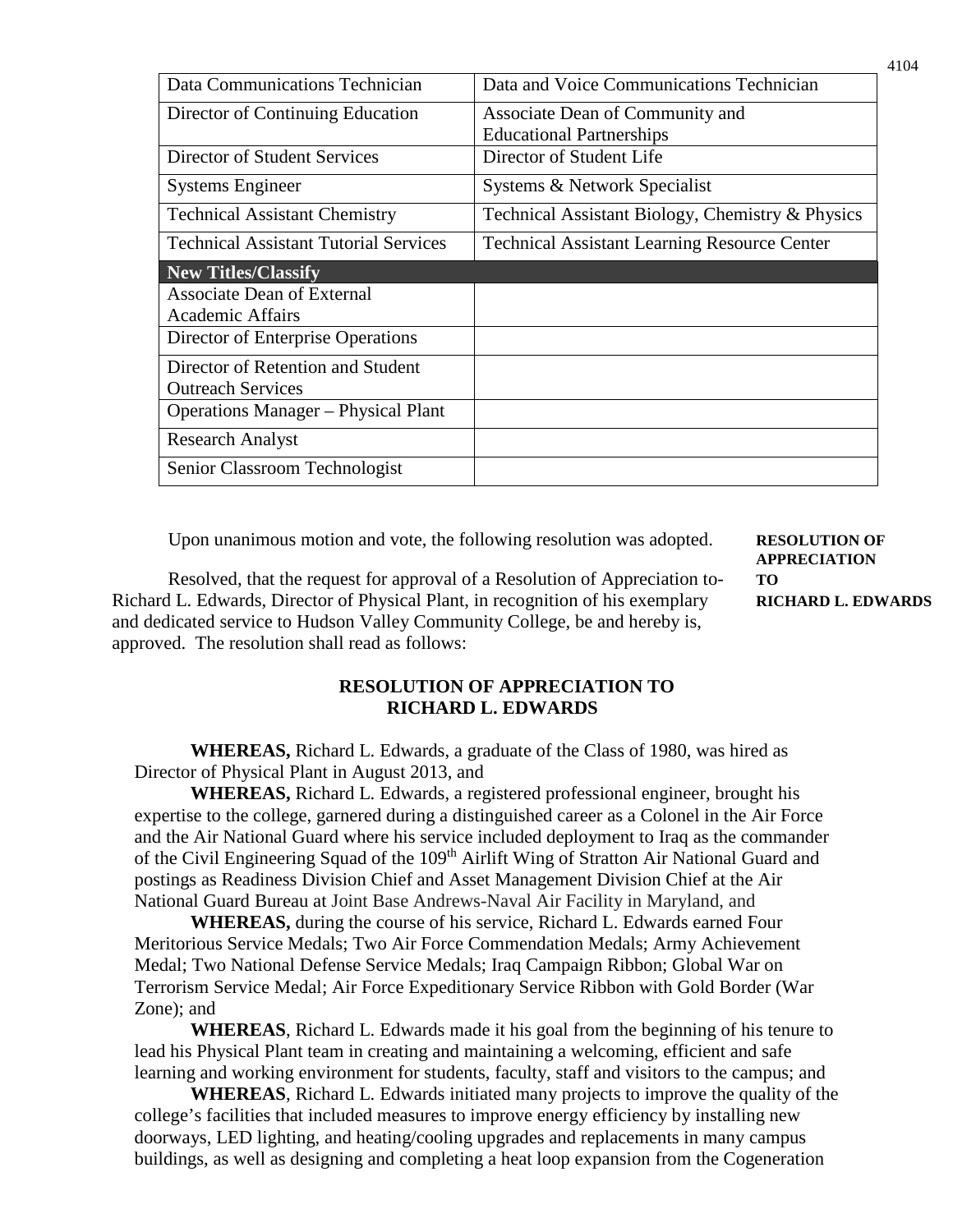Plant that allowed it to re-use excess generated heat and use it to heat several buildings on campus; and

**WHEREAS**, Richard L. Edwards worked to stabilize the college's power supply, overseeing the installation of a new National Grid electric tie-in to improve electrical service to the Science Center that also provided a power backup to the campus,

**WHEREAS,** Richard L. Edwards addressed the parking and roadways of the campus, completing the major renovation and upgrade of parking lots, including paving, lighting and striping and repaving of many of the major lots on campus, as well as the installation of electric vehicle charging stations in the Parking Garage, and

**WHEREAS,** Richard L. Edwards, serving as the chair of the college's Emergency Preparedness Committee, led efforts to design and institute safety protocols, update the Emergency Preparedness Handbook, run Emergency Preparedness Drills, and install a new emergency notification system on campus; and

**WHEREAS,** Richard L. Edwards oversaw major renovations of classroom spaces, among them demolition and asbestos abatement on the third floor of Fitzgibbons; renovation of the second floor of the Campus Center and relocation of Health Services to create the Wellness Center; designing and building a kitchen classroom in the Day Care Center for Community Education classes; renovating the Dental Hygiene and Nursing instructional spaces, and creating a surgical technology lab; and converting former science labs into new instructional spaces, among many other projects; and

**WHEREAS,** Richard L. Edwards directed building renovations that included roof replacements and repairs, upgrades of every elevator on campus to improve operations and eliminate safety issues, bathroom renovations and removal of lockers in several buildings to create student seating in hallways; and

**WHEREAS,** Richard L. Edwards served as the project manager for major campus building projects, overseeing the completion of the Science Center; the design and construction of the Outdoor Athletic Complex that included a turf field, a grass practice field and a running track; and the construction of the Gene F. Haas Center for Advanced Manufacturing Skills; and

**WHEREAS,** Richard L. Edwards has shared his leadership skills with the campus community, making presentations on the topic at workshops through the Center for Effective Teaching and instituting the Leadership Lunch Group; and

**WHEREAS,** Richard L. Edwards has been diligent in ensuring that everything he and his Physical Plant team handled, including snow removal, campus cleanliness, landscape maintenance, internal and external event setup, and infrastructure construction, repairs and upgrades, were done as efficiently and effectively as possible, always striving to meet the needs of the campus community; and

**WHEREAS**, Richard L. Edwards has decided to retire to enjoy time with his family; now, therefore, be it

**RESOLVED** that, in special recognition of his distinguished service, the Hudson Valley Community College Board of Trustees extends this Resolution of Appreciation to Richard L. Edwards in recognition of his exemplary and dedicated service to Hudson Valley Community College, and to extend to him a unanimous vote of thanks on behalf of the college's Board of Trustees and the campus community; and be it further

**RESOLVED** that this Resolution is recorded in the minutes of the Hudson Valley Community College Board of Trustees Meeting, dated January 28, 2020.

President Ramsammy and Vice Chairman Kapp led the Board and attendees in a standing ovation. Mr. Edwards expressed his gratitude, and acknowledged the help and support he had during his tenure from his Physical Plant team, the President, VP Reuter, and his wife, Alison. He stated how humbled he was by the recognition and that it had been a pleasure to return to his alma mater, and that he hoped he left the college a little better than when he started.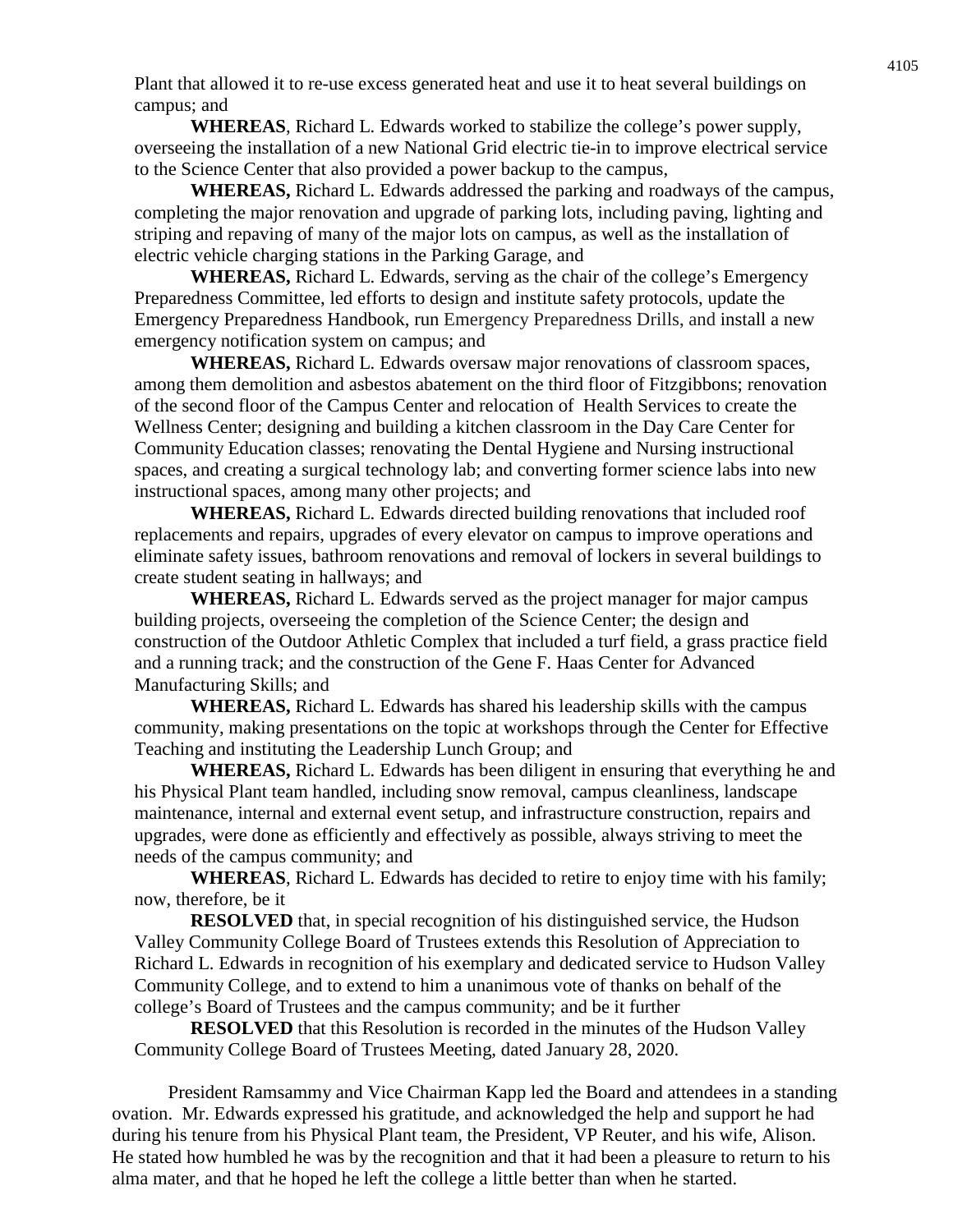### **INFORMATION ITEMS INFORMATION**

The following information items were noted: **ITEMS**

**A. DEPARTMENT CHAIR** 1. School of Business and Liberal Arts Dr. Tyler Kessel, Department Chair, English, Foreign Languages and English as a Second Language, f/t appt., eff.  $1/21/20$  \$67,737/yr + stipend Ricky Thibodeau, Department Chair, Business, Computing and Information Science, f/t appt., eff.  $1/21/20$  \$58,367/yr + stipend 2. School of Health Sciences Jodi Dorrough, Department Chair, Nursing and Surgical Technology, f/t appt., eff.  $1/21/20$  \$55,000/yr + stipend Tammy Conway, Department Chair, Dental Hygiene, f/t appt., eff.  $1/21/20$  \$66,985/yr + stipend 3. School of STEM Craig D'Allaird, Department Chair, Civil, Construction, Industrial and Mechanical Technologies, f/t appt., eff.  $1/21/20$  \$65,704/yr + stipend George P. Raneri, Jr., Department Chair, Applied Technologies, f/t appt., eff.  $1/21/20$  \$69,607/yr + stipend **B. FULL-TIME FACULTY** 1. School of Business and Liberal Arts Elizabeth Allen, Instructor, English, Foreign Languages and English as a Second Language f/t appt., eff.  $1/21/20$  \$48,981/yr 2. School of STEM Mike Baron, Instructor, Civil, Construction, Industrial and Mechanical Technologies, f/t appt., eff. 1/21/20 \$48,981/yr Mahmoud Seraj, Instructor, Building Systems Technology, f/t appt., eff.  $1/21/20$  \$48,981/yr **B. FULL-TIME NON-TEACHING PROFESSIONALS** 1. Academic Affairs Matthew Howe, Director of Retention and Student Outreach, Instructional Support Services and Retention, f/t appt., eff.  $1/20/20$  \$57,000/yr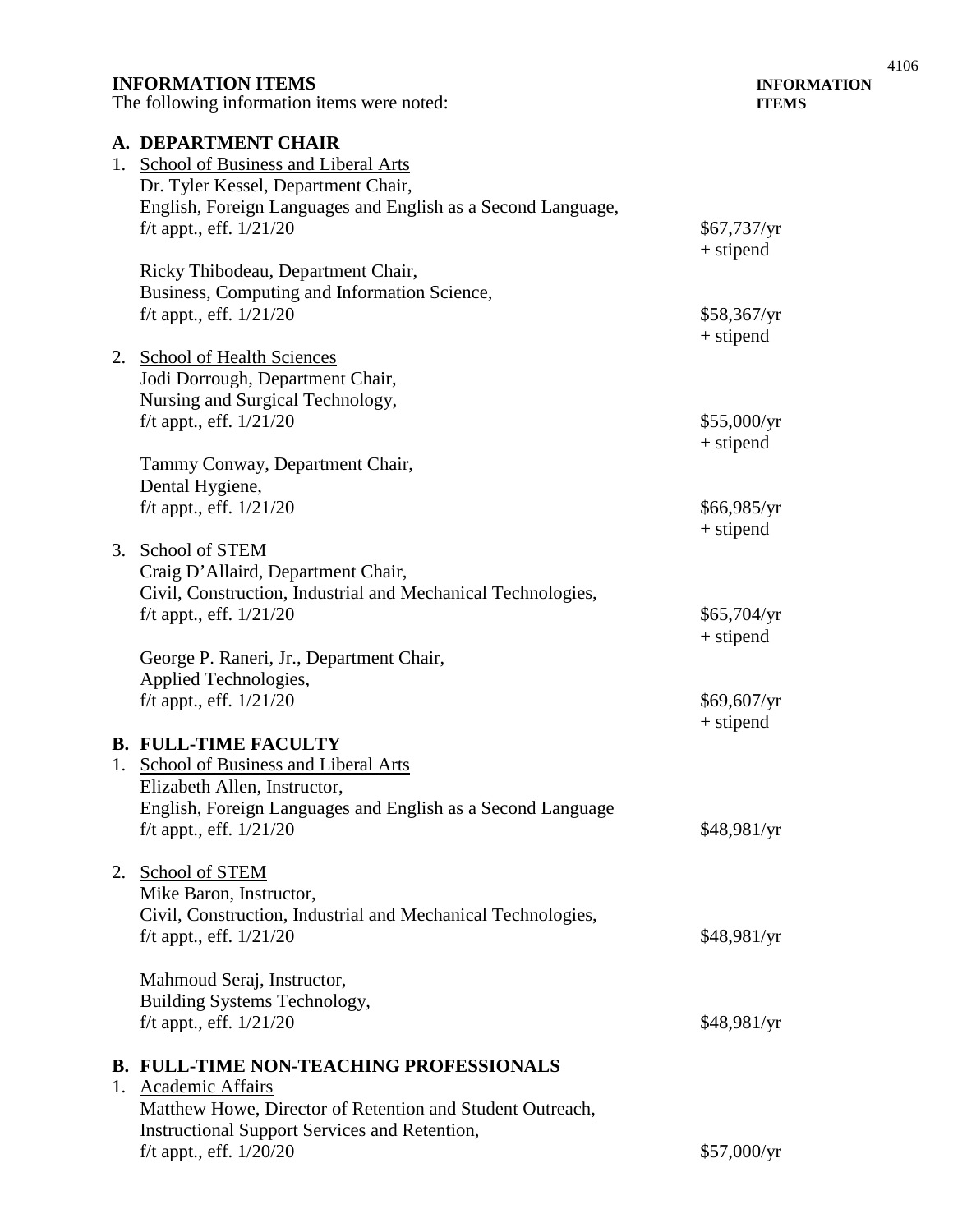| 2. Administration and Finance<br>Christopher Dobert, Senior Systems and<br>Network Specialist, Information Technology Services,<br>f/t appt., eff. $1/17/20$ or thereafter | \$70,000/yr  |
|----------------------------------------------------------------------------------------------------------------------------------------------------------------------------|--------------|
| Ryaz Khan, Systems and Network Specialist II,<br><b>Information Technology Services,</b>                                                                                   |              |
| f/t appt., eff. 1/17/20                                                                                                                                                    | \$80,000/yr  |
| 3. E.O.C.<br>Dominique Davis, Assistant to the Coordinator of Institutional Advancement,<br>E.O.C.,                                                                        |              |
| f/t appt., eff. 12/30/19                                                                                                                                                   | \$32,000/yr  |
| 4. Institutional Effectiveness<br>Christine Smith, Director of Enterprise Operations,<br>Institutional Effectiveness,                                                      |              |
| f/t appt., eff. $12/18/19$                                                                                                                                                 | \$75,000/yr  |
| 5. Student Affairs<br>Polly Karis, Admissions Counselor,<br>Admissions,                                                                                                    |              |
| f/t appt., eff. $1/21/20$                                                                                                                                                  | \$40,000/yr  |
| C. FULL-TIME CLASSIFIED STAFF<br>1. Academic Affairs<br>Amanda Farinacci, Clerk,<br>Center for Academic Engagement,<br>f/t appt., eff. $2/3/20$                            | \$13.8843/hr |
| 2. Administration and Finance<br>Theresa Durkin, Principal Account Clerk,<br>Cashier's Office,                                                                             |              |
| f/t appt., eff. $1/13/20$ or thereafter                                                                                                                                    | \$19.6061/hr |
| Maurine Fowler, Principal Account Clerk,<br>Cashier's Office,                                                                                                              |              |
| f/t appt., eff. $1/13/20$ or thereafter                                                                                                                                    | \$19.6061/hr |
| Kristin Kilmer, Principal Account Clerk,<br>Cashier's Office,<br>f/t appt., eff. $1/13/20$ or thereafter                                                                   | \$19.6061/hr |
| Phil Suriano, Custodial Supervisor II,                                                                                                                                     |              |
| Physical Plant,<br>f/t appt., eff. 01/06/20                                                                                                                                | \$17.3544/hr |
| <b>D. PART-TIME FACULTY</b>                                                                                                                                                |              |
| 1. Academic Affairs<br>Shea Foley, Instructor,                                                                                                                             |              |
| Community and Professional Education,<br>p/t appt., eff. 1/8/20                                                                                                            | \$25.00/hr   |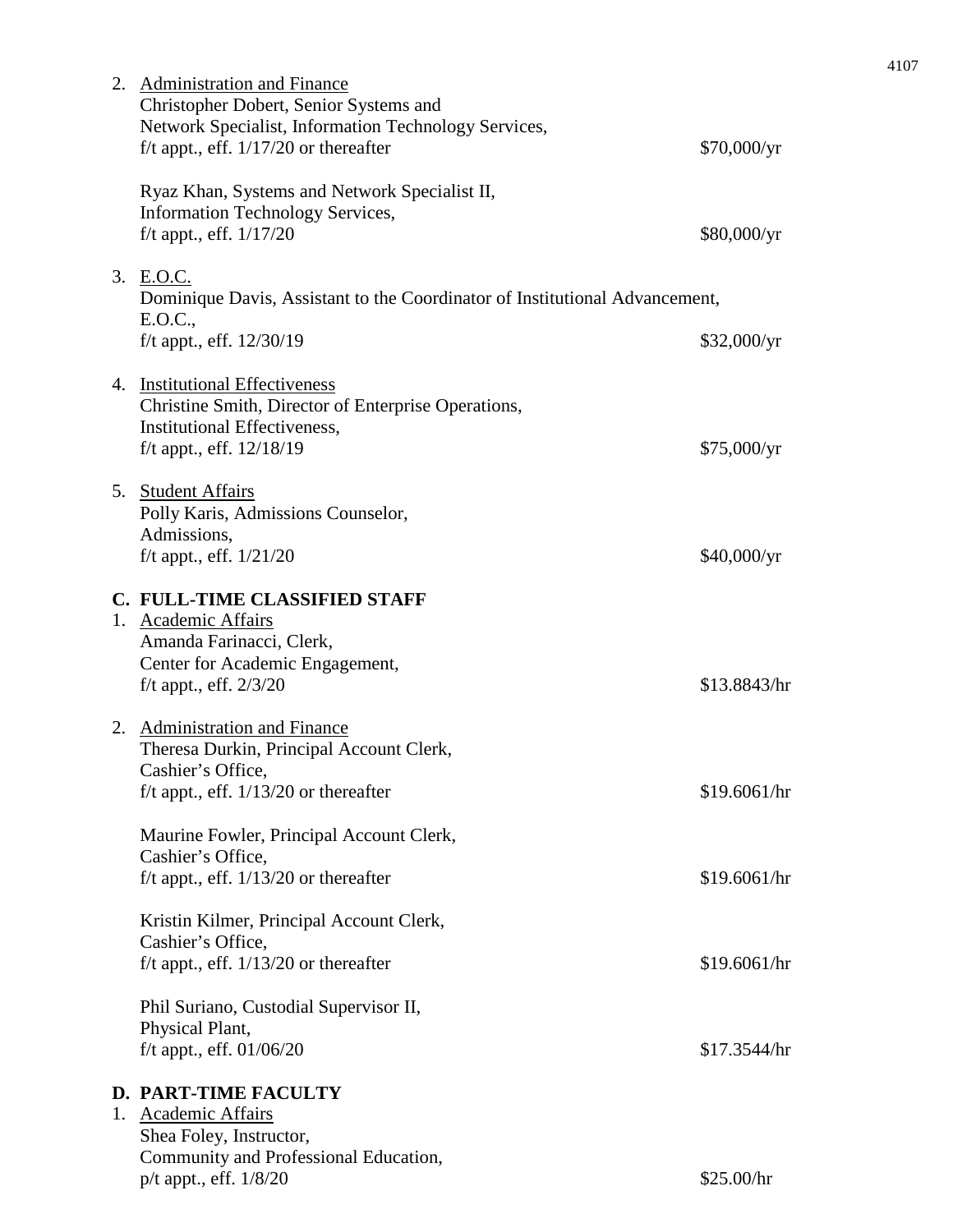|    | Karen DeBonis, Instructor,<br>Community and Professional Education,<br>$p/t$ appt., eff. $1/8/20$                                                      | \$25.00/hr    |
|----|--------------------------------------------------------------------------------------------------------------------------------------------------------|---------------|
| 2. | <b>School of Business and Liberal Arts</b><br>Zina Adams, Instructor,<br>Business Administration,<br>$p/t$ appt. (shelf), eff. $1/21/20$ or thereafter | $$1,136$ /sch |
|    | Anthony Anadio, Instructor,<br>History, Philosophy and Social Sciences,<br>$p/t$ appt. (shelf), eff. $12/12/19$ or thereafter                          | $$1,136$ /sch |
|    | Petra Blanchard, Instructor,<br>History, Philosophy and Social Sciences,<br>$p/t$ appt. (shelf), eff. $12/12/19$ or thereafter                         | $$1,136$ /sch |
|    | David Bloom, Instructor,<br>History, Philosophy and Social Sciences,<br>$p/t$ appt. (shelf), eff. $12/12/19$ or thereafter                             | \$1,136/sch   |
|    | Jennifer Cerutti, Instructor,<br>Fine Arts, Theatre Arts and Digital Media,<br>p/t appt., eff. 1/21/20                                                 | \$1,136/sch   |
|    | Sergia Coffey, Instructor,<br>History, Philosophy and Social Sciences,<br>$p/t$ appt. (shelf), eff. $12/12/19$ or thereafter                           | $$1,136$ /sch |
|    | Lester Hadsell, Instructor,<br>History, Philosophy and Social Sciences,<br>$p/t$ appt. (shelf), eff. $12/12/19$ or thereafter                          | $$1,136$ /sch |
|    | Thomas Hodgkins, Instructor,<br>History, Philosophy and Social Sciences,<br>$p/t$ appt. (shelf), eff. $12/12/19$ or thereafter                         | \$1,136/sch   |
|    | Edward Knoblauch, Instructor,<br>History, Philosophy and Social Sciences,<br>$p/t$ appt. (shelf), eff. $12/12/19$ or thereafter                        | \$1,136/sch   |
|    | Michael Landis, Instructor,<br>History, Philosophy and Social Sciences,<br>$p/t$ appt. (shelf), eff. $12/12/19$ or thereafter                          | $$1,136$ /sch |
|    | E. Lisa Lavigna, Instructor,<br>Business Administration,<br>$p/t$ appt. (shelf), eff. $1/21/20$                                                        | \$1,136/sch   |
|    | Ryan Manley, Instructor,<br><b>Business Administration,</b><br>$p/t$ appt. (shelf), eff. $1/21/20$                                                     | $$1,136$ /sch |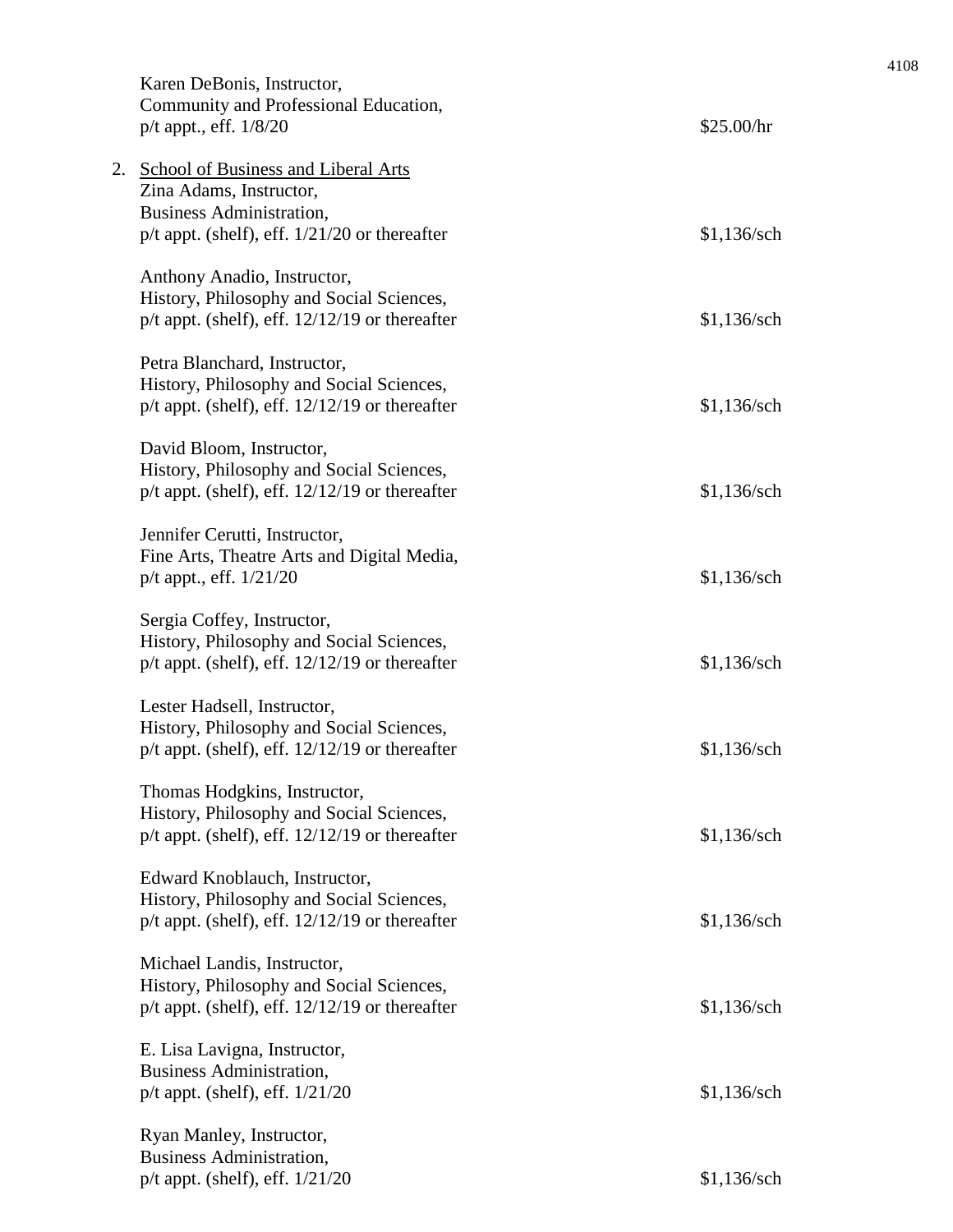|                | Jennifer Morrill, Instructor,<br>English, Foreign Languages and English as a Second Language,<br>$p/t$ appt. (shelf), eff. $12/15/19$ or thereafter                                                                                                                                                                                                                                                                                                                                                                                                                                                                                                                                     | $$1,136$ /sch |  |
|----------------|-----------------------------------------------------------------------------------------------------------------------------------------------------------------------------------------------------------------------------------------------------------------------------------------------------------------------------------------------------------------------------------------------------------------------------------------------------------------------------------------------------------------------------------------------------------------------------------------------------------------------------------------------------------------------------------------|---------------|--|
|                | Brian Thela, Instructor,<br>History, Philosophy and Social Sciences,<br>$p/t$ appt. (shelf), eff. $12/12/19$ or thereafter                                                                                                                                                                                                                                                                                                                                                                                                                                                                                                                                                              | \$1,136/sch   |  |
|                | Toan Tran, Instructor,<br>History, Philosophy and Social Sciences,<br>p/t appt., eff. 1/21/20                                                                                                                                                                                                                                                                                                                                                                                                                                                                                                                                                                                           | $$1,136$ /sch |  |
|                | Carrie Watson, Instructor,<br>History, Philosophy and Social Sciences,<br>$p/t$ appt., eff. $1/21/20$                                                                                                                                                                                                                                                                                                                                                                                                                                                                                                                                                                                   | $$1,136$ /sch |  |
|                | Lauren Weisenberg, Instructor,<br>History, Philosophy and Social Sciences,<br>$p/t$ appt. (shelf), eff. $12/12/19$ or thereafter                                                                                                                                                                                                                                                                                                                                                                                                                                                                                                                                                        | $$1,136$ /sch |  |
| 3.             | School of STEM<br>Hichem Berriche, Instructor,<br>Mathematics and Engineering Science,<br>$p/t$ appt. (shelf), eff. 12/12/19 or thereafter                                                                                                                                                                                                                                                                                                                                                                                                                                                                                                                                              | \$1,136/sch   |  |
|                | Christopher Marini, Instructor,<br>Civil, Construction, Industrial and Mechanical Technologies,<br>$p/t$ appt., eff. $1/21/20$                                                                                                                                                                                                                                                                                                                                                                                                                                                                                                                                                          | \$1,136/hr    |  |
|                | Alexander Pakatar, Instructor,<br>Civil, Construction, Industrial and Mechanical Technologies,<br>$p/t$ appt., eff. $1/21/20$                                                                                                                                                                                                                                                                                                                                                                                                                                                                                                                                                           | \$1,136/hr    |  |
|                | 4. School of Health Sciences<br>Petra Blanchard, Instructor,<br>Surgical Technology,<br>$p/t$ appt., eff. $01/21/20$                                                                                                                                                                                                                                                                                                                                                                                                                                                                                                                                                                    | $$1,136$ /sch |  |
| 3.<br>6.<br>8. | <b>E. RESIGNATIONS</b><br>1. Jennifer Boulerice, Environmental Health and Safety Technician, eff. 1/3/20<br>2. Anne Clobridge, Head Tennis Coach, Intercollegiate Athletics, eff. 12/5/19<br>Ryan DeSalvatore, Instructor, Civil, Construction, Industrial & Mechanical Technologies,<br>eff. 1/10/20<br>4. Kiley Fitzgerald, Assistant Registrar, eff, 1/22/20<br>5. Brittany Kitterman, Department Chair, Building Systems Technology, eff. 1/20/20<br>Jaclyn Kulls, Advising Specialist, Mathematics & Engineering Science, eff. 1/22/20<br>7. Nathan Wagar, Part-time Instructor, Advanced Manufacturing, eff. 1/3/20<br>Nancy Zotto, Instructor, Surgical Technology, eff. 1/20/20 |               |  |
| 1.             | F. RETIREMENTS<br>Martha Desmond, Department Chair, Nursing, eff. 1/10/20<br>2. Dispared Edwards, Director of Physical Plant, off 2/12/20                                                                                                                                                                                                                                                                                                                                                                                                                                                                                                                                               |               |  |

- 2. Richard Edwards, Director of Physical Plant, eff. 3/13/20
- 3. Maria Palmara, Department Chair, English, Foreign Languages and English as a Second Language, eff. 1/18/20 4. Kelly Sayers, Assistant Professor, Business Administration, eff. 1/3/20